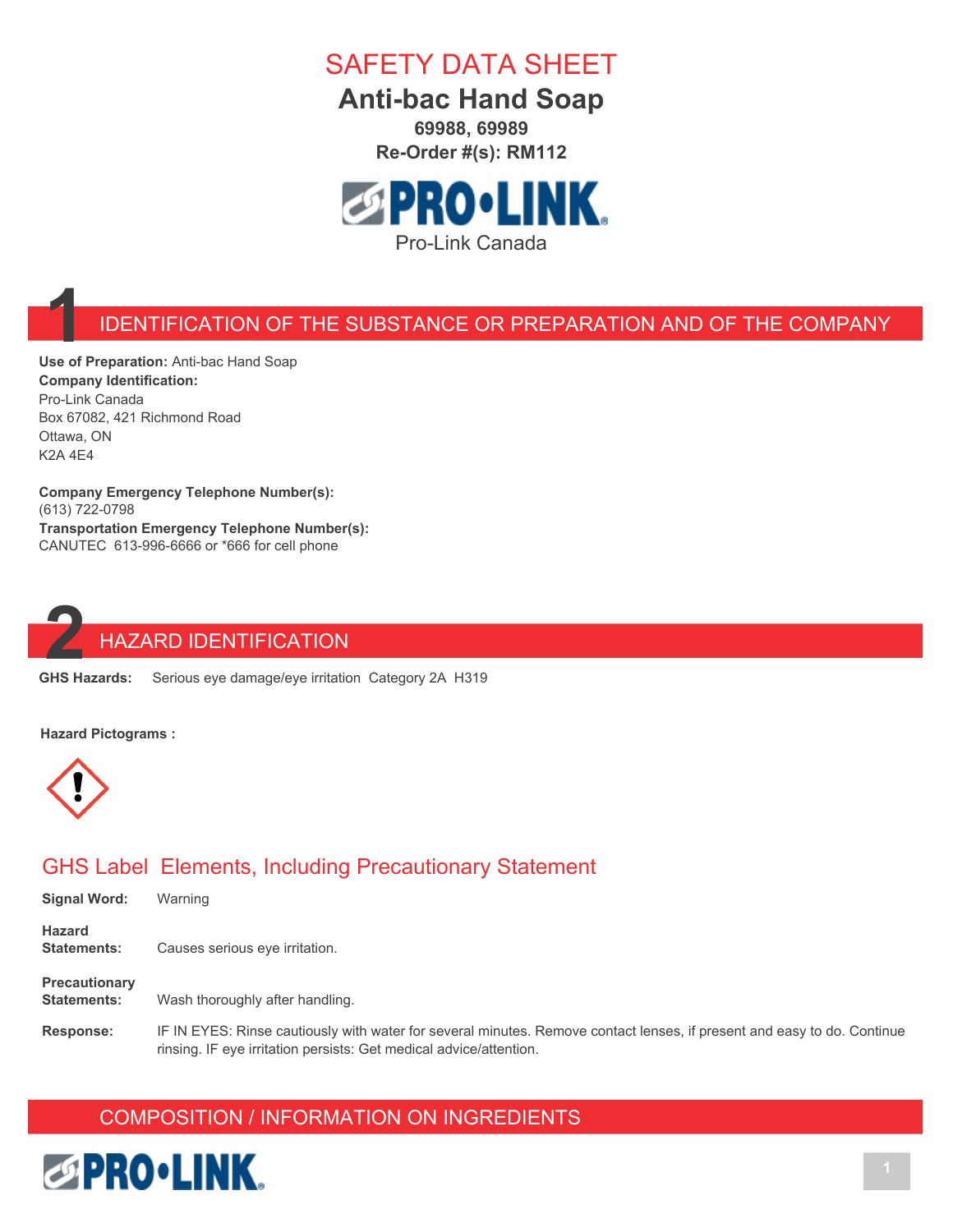

#### **Chemical Description:** Chemical Blend

| <b>Ingredient Name</b>                       | CAS#       | <b>Classification</b>                                                                          | $%$ by Wt |
|----------------------------------------------|------------|------------------------------------------------------------------------------------------------|-----------|
| Alkyl (C10-16) Ether Sulfate, Sodium<br>Salt | 68585-34-2 | Skin corrosion/irritation Category 2 H315<br>Serious eye damage/eye irritation Category 1 H318 | $1 - 5$   |

## **4** FIRST AID MEASURES

| Inhalation:                                           | not applicable                                                                                                                                                                    |
|-------------------------------------------------------|-----------------------------------------------------------------------------------------------------------------------------------------------------------------------------------|
| Eye Contact:                                          | Remove contacts. Flush with water for at least 15 minutes, occasionally lifting the upper and lower eyelids.<br>Repeat if required. If irritation persists get medical attention. |
| <b>Skin Contact:</b>                                  | not applicable                                                                                                                                                                    |
| Ingestion:                                            | Have conscious person drink several glasses of water or milk. Contact doctor immediately.                                                                                         |
| <b>Most Important</b><br><b>Symptoms and Effects:</b> | no available data                                                                                                                                                                 |
| <b>Notes to Physician:</b>                            | Treatment based on judgment of attending physician.                                                                                                                               |

#### **5** FIRE FIGHTING MEASURES

| Suitable extinguishing media:   | As appropriate for burning of surrounding products |
|---------------------------------|----------------------------------------------------|
| Unsuitable extinguishing media: | None known                                         |
| Special exposure hazards:       | No data available                                  |
| Special safety equipment:       | not applicable                                     |
| Fire and explosion:             | Not considered to be a fire or explosive hazard    |
| <b>Further information:</b>     | <b>None</b>                                        |

## **6** ACCIDENTAL RELEASE MEASURES

#### Personal Precautions, Protective Equipment and Emergency Procedures

**General Measures:** Wear suitable personal protective equipment. Do not get in eyes.

#### For Non-Emergency Personnel

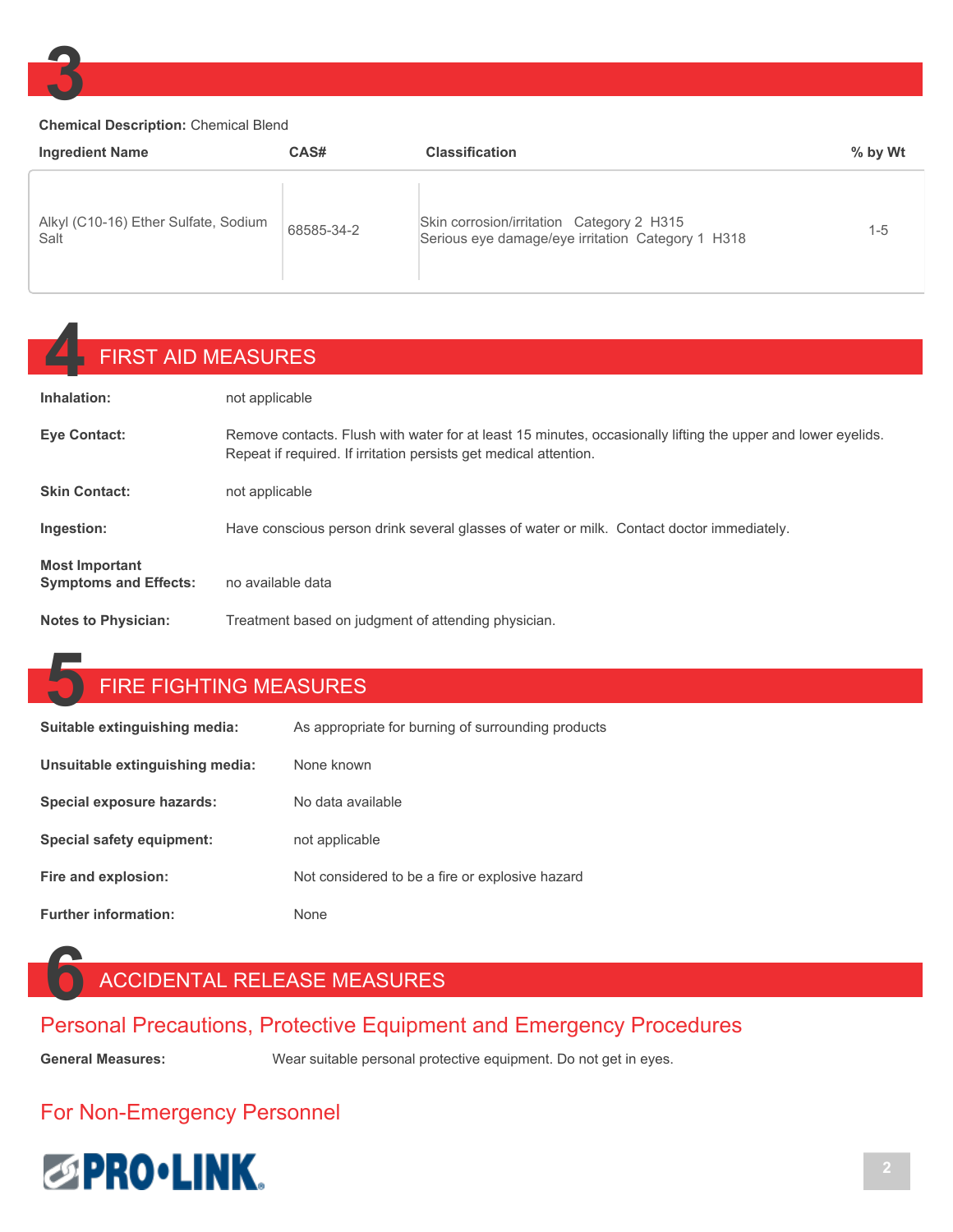| <b>Protective Equipment:</b> | Use appropriate personal protection equipment (PPE). |
|------------------------------|------------------------------------------------------|
| <b>Emergency Procedures:</b> | Evacuate unnecessary personnel.                      |

#### For Emergency Personnel

| <b>Protective Equipment:</b>      | Equip cleanup crew with proper protection.  |
|-----------------------------------|---------------------------------------------|
| <b>Emergency Procedures:</b>      | Stop leak if safe to do so. Ventilate area. |
| <b>Environmental Precautions:</b> | Prevent entry to sewers and public waters.  |

#### Methods and Material for Containment and Cleaning Up

| <b>For Containment:</b>             | Stop leak if safe to do so.                               |
|-------------------------------------|-----------------------------------------------------------|
| <b>Methods for Cleaning Up:</b>     | Recover and reuse as much of the product as possible.     |
| <b>Reference to Other Sections:</b> | See Heading 8. Exposure controls and personal protection. |

|                                                              | <b>HANDLING AND STORAGE</b>                               |  |  |
|--------------------------------------------------------------|-----------------------------------------------------------|--|--|
| <b>Precautions for safe handling:</b>                        | Rinse hands thoroughly with water after use.              |  |  |
| Information about fire and<br>explosion protection:          | No special measures required.                             |  |  |
| Requirements to be met by<br>storerooms and receptacles:     | Keep container closed in a dry and well-ventilated place. |  |  |
| Information about storage in<br>one common storage facility: | Store away from foodstuffs.                               |  |  |
| <b>Further information about</b><br>storage conditions:      | Store in cool, dry conditions in well sealed receptacles. |  |  |
| Specific end use:                                            | No further relevant information available.                |  |  |

EXPOSURE CONTROLS / PERSONAL PROTECTION

| <b>Respiratory protection:</b> | Normally not required. Mechanical ventilation should be adequate.       |
|--------------------------------|-------------------------------------------------------------------------|
| Hand protection:               | not applicable                                                          |
| Eye protection:                | not applicable                                                          |
| <b>Skin protection:</b>        | not applicable                                                          |
| <b>Working hygiene:</b>        | Handle in accordance with good industrial hygiene and safety practices. |
| <b>Exposure Guidelines:</b>    | none                                                                    |

### PHYSICAL AND CHEMICAL PROPERTIES

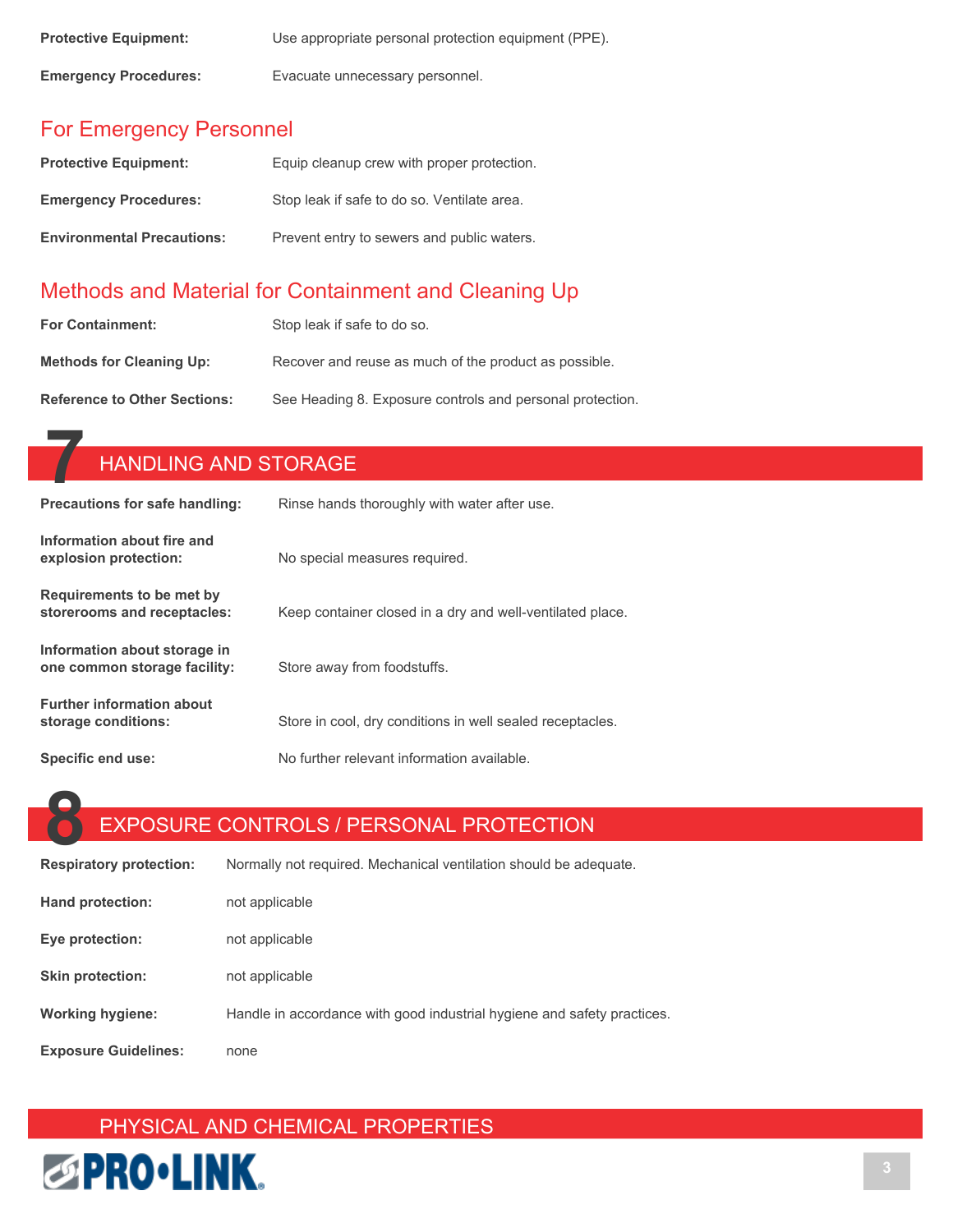**Physical State:** Liquid **Appearance:** white pearl soap **Molecular Weight:** No Data Available **Odour:** mild fragrance **Odour Threshold:** No Data Available **pH:** 5.5-7.5 **Melting Point:** No Data Available **Boiling Point:** No Data Available **Flash Point:** No Data Available **Evaporation Rate (BuAc=1):** No Data Available **Flammable Limits in Air:** No Data Available Upper Flammability Limit: No Data Available Lower Flammability Limit: No Data Available **Vapour Density (Air=1):** No Data Available Vapour Pressure: No Data Available **Specific Gravity:** 1.01-1.02 **Solubility in Water:** Soluble in water Log Pow (calculated): No Data Available **Autoignition Temperature:** No Data Available **Decomposition Temperature:** No Data Available **Viscosity:** min. 2000 cps (3@12 rpm) **Solubility in other Solvents:** No Data Available **Partition Coefficient:** No Data Available **n-octanol / Water:** No Data Available Kinematic Viscosity: No Data Available **Dynamic Viscosity:** No Data Available **Explosive Properties:** No Data Available **Percent Volatile by Volume:** No Data Available

### **10** STABILITY AND REACTIVITY

| <b>Reactivity:</b>                                   | Normally stable.                                            |
|------------------------------------------------------|-------------------------------------------------------------|
| <b>Chemical stability:</b>                           | Stable under recommended storage conditions                 |
| <b>Thermal decomposition</b><br>conditions to avoid: | not known                                                   |
| <b>Possibility of hazardous</b><br>reactions:        | not known                                                   |
| <b>Conditions to avoid:</b>                          | None Known. Keeps containers tightly closed when not in use |
| <b>Hazardous decomposition</b><br>products:          | none known                                                  |
| <b>Materials to avoid:</b>                           | none known                                                  |
| Hazardous polymerization:                            | Will not occur                                              |

#### TOXICOLOGICAL INFORMATION

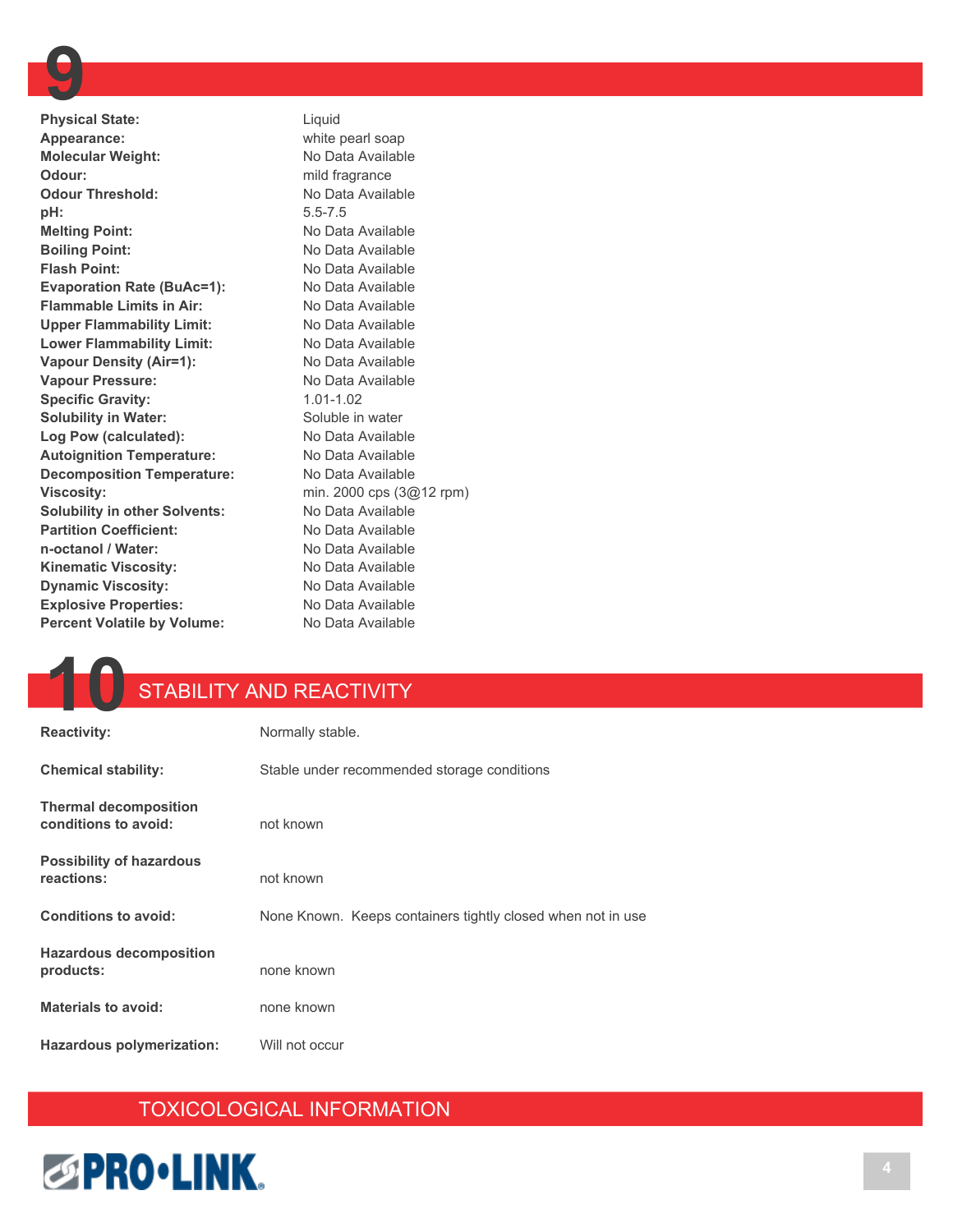

**Acute toxicity:** please see below

#### Delayed and immediate effects as well as chronic effects from short and long-term exposure

| <b>Symptoms:</b>                          | No data available                                                             |                                                                   |
|-------------------------------------------|-------------------------------------------------------------------------------|-------------------------------------------------------------------|
| Sensitization:                            | No sensitizing effects known                                                  |                                                                   |
| <b>Mutagenic Effects:</b>                 | No data available                                                             |                                                                   |
| <b>Carcinogenicity:</b>                   | None of the ingredients are listed by IARC, ACGIH, NTP and OSHA as carcinogen |                                                                   |
| <b>Reproductive Toxicity:</b>             | No data available                                                             |                                                                   |
| <b>STOT single exposure:</b>              | No data available                                                             |                                                                   |
| <b>STOT repeated exposure:</b>            | No data available                                                             |                                                                   |
| <b>Chronic Toxicity:</b>                  | No data available                                                             |                                                                   |
| <b>Target Organ Effects:</b>              | No data available                                                             |                                                                   |
| <b>Aspiration hazard:</b>                 | No data available                                                             |                                                                   |
| <b>Listed Ingredients:</b>                |                                                                               |                                                                   |
| Alkyl (C10-16) Ether Sulfate, Sodium Salt |                                                                               | LD 50 (dermal) > 2000mg/kg rabbit<br>LD 50 (oral) >2000 mg/kg Rat |



**Other Information:** No Data Available

Aquatic Toxicity: No Data Available

**Toxicity to algae, fish, invertebrates:** No Data Available

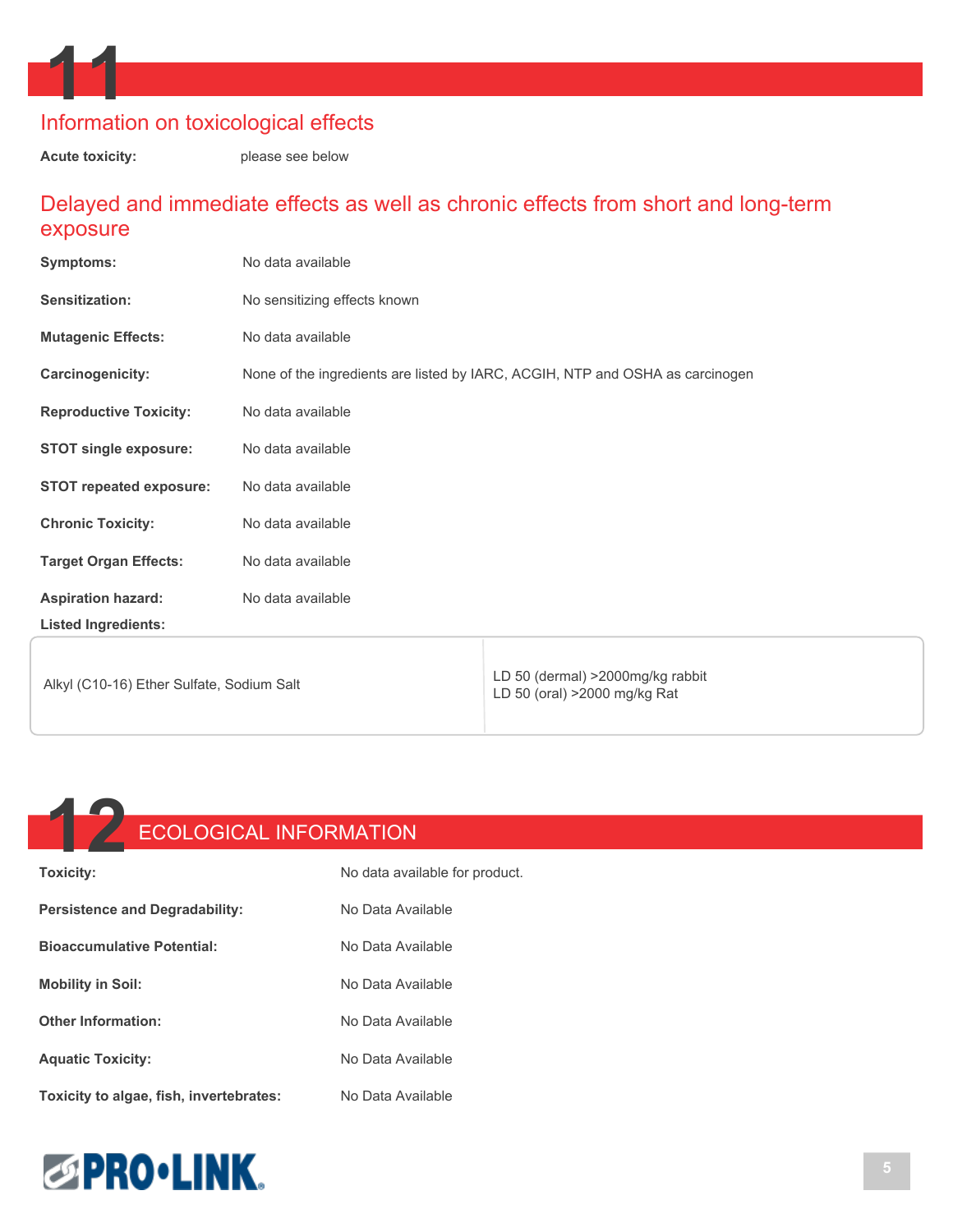| <b>DISPOSAL</b>                        |                                                                                                                |
|----------------------------------------|----------------------------------------------------------------------------------------------------------------|
| <b>Waste Disposal Recommendations:</b> | Dispose of waste material in accordance with all local, regional, national, and international<br>requlations.  |
| Ecology – Waste Materials:             | Avoid release to the environment.                                                                              |
| <b>Empty Containers:</b>               | Reuse if possible or triple rinse and dispose according to local, provincial, state and federal<br>regulations |

## **1 TRANSPORTATION INFORMATION**

| <b>Department</b>             | <b>Proper Shipping Name</b> | <b>Contains</b> | <b>Hazard</b><br><b>Class</b> | UN# | <b>Packing</b><br>Group |
|-------------------------------|-----------------------------|-----------------|-------------------------------|-----|-------------------------|
| Canadian TDG (Road &<br>Rail) | Not Regulated               |                 |                               |     |                         |

**Please note:** This shipping description is of a general nature only. It does not consider package sizes, modes of transport and other specific circumstances. Appropriate regulations should be referenced, and handling for transportation of dangerous goods/hazardous materials should be performed by trained personnel only.

## **15** REGULATION **OSHA/WHMIS 2015 Classification:** Not Controlled under WHMIS **California PROP 65:** no ingredients listed **Cdn Domestic Substance List (DSL):** All Ingredients Listed

#### HMIS III Rating

**Health: Flammability: Physical: Personal Protection:**



**Prepared for:** Pro-Link Canada Box 67082, 421 Richmond Road Ottawa, ON K2A 4E4 (613) 722-0798